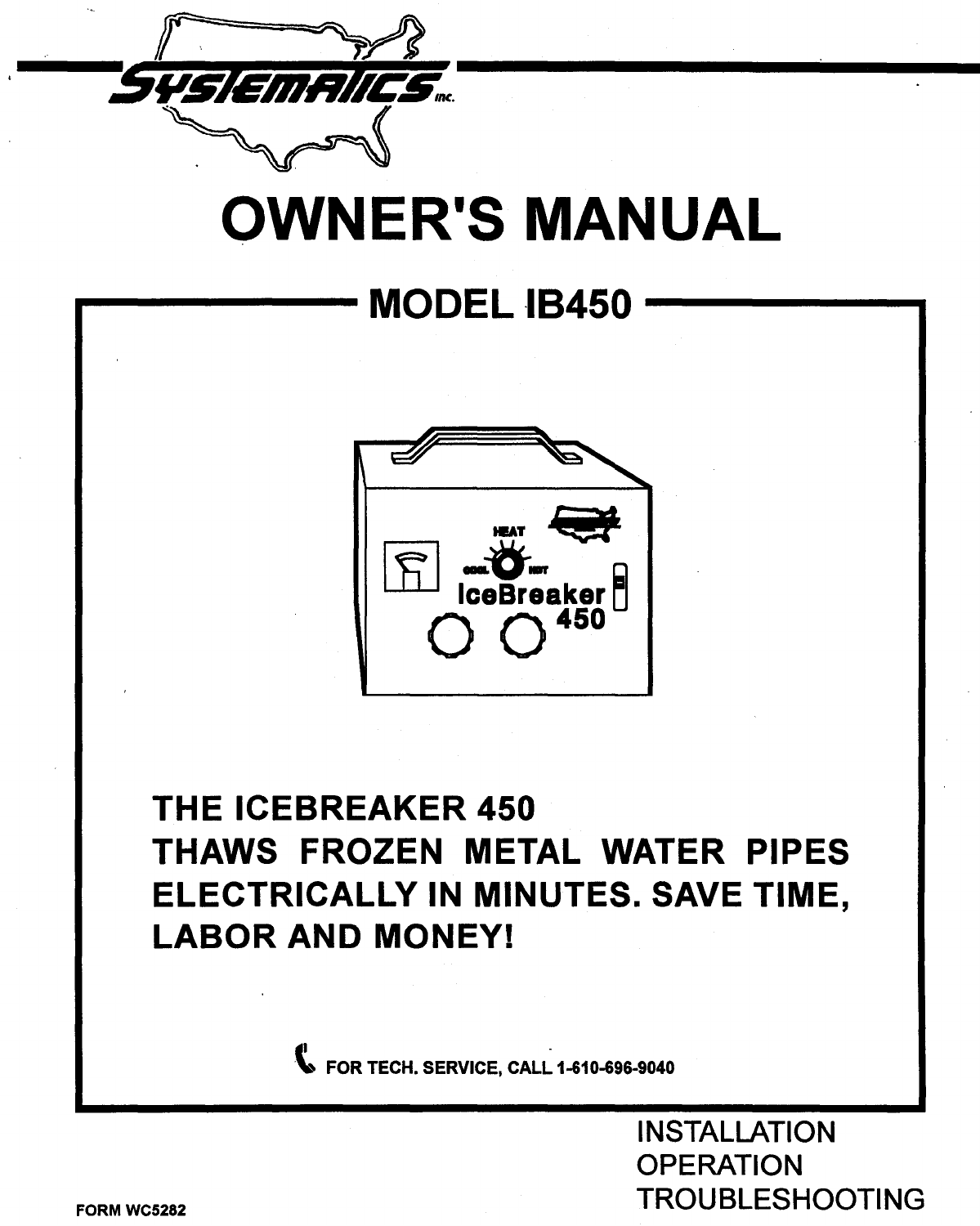### MANUFACTURER'S LIMITED WARRANTY

This equipment is warranted against defects in materials and workmanship for a period of 2YEARS from the date of purchase.

Should it become defective for such reason, the Manufacturer will repair it without charge. if it is returned to the Manufacturer's factory. freight prepaid. This warranty does not cover: (1) failure due to normal wear and tear; (2) damage by accident, force majeure. improper use. neglect. unauthorized repair or alteration; (3) anyone other than the original purchaser.

THIS LIMITED WARRANTY IS IN LIEU OF ALL OTHER WARRANTIES, EXPRESS OR IMPLIED. THE MANUFACTURER SHALL NOT BE LIABLE FOR ANY INJURY TO PERSONS. INCLUDING DEATH; OR LOSS OR DAMAGE TO ANY PROPERTY. DIRECT OR CON-SEQUENTIAL, INCLUDING, BUT NOT LIMITED TO, LOSS OF USE, ARISING OUT OF THE USE. OR THE INABILITY TO USE, THE PRODUCT. THE USER AS-SUMES ALL RISK AND LIABILITY WHATSOEVER IN CONNECTION WITH THE USE OF THE PRODUCT. AND BEFORE DOING SO, SHALL DETERMINE ITS SUITABILITY FOR HIS INTENDED USE. AND SHALL ASCERTAIN THE PROPER METHOD OF USING IT.

SOME STATES DO NOT ALLOW LIMITATIONS ON HOW LONG AN IMPLIED WARRANTY LASTS, OR THE EXCLUSIONS OR LIMITATIONS OF INCIDENTAL OR CONSEQUENTIAL DAMAGES. SO THE ABOVE L1MI-TA TIONS OR EXCLUSIONS MAY NOT APPLY TO YOU. THIS WARRANTY GIVES YOU SPECIFIC LEGAL RIGHTS, AND YOU MAY HAVE OTHER RIGHTS WHICH MAY VARY FROM STATE TO STATE.

## **TABLE OF CONTENTS**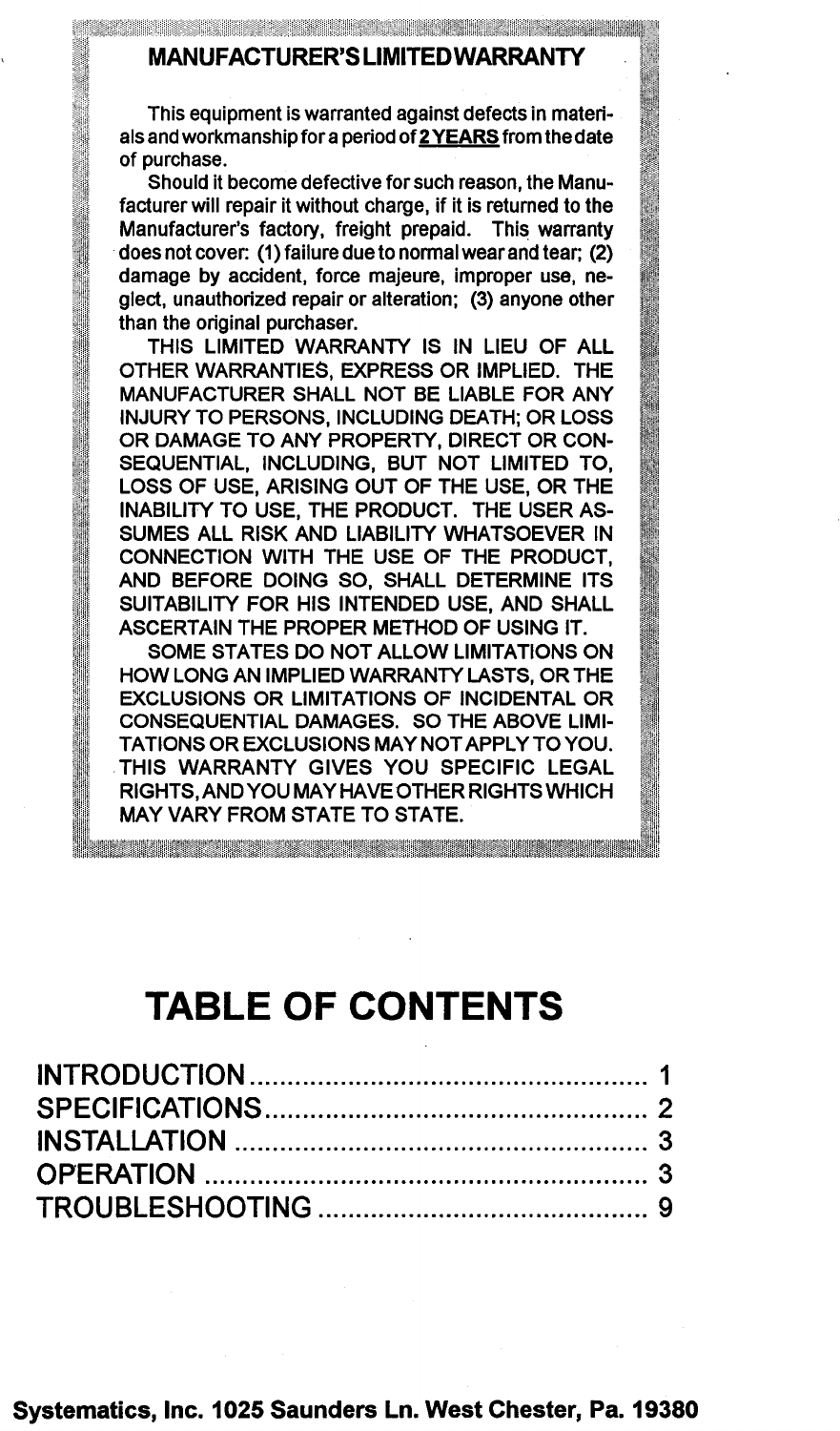### INTRODUCTION

### THAWING FROZEN PIPES ELECTRICALLY

A frozen water pipe can be thawed very quickly by passing low voltage, high current AC electricity through it. This method works on steel or copper pipes even when they are buried in the ground or concealed in the walls of buildings. This method DOES NOT work on plastic pipes because they will not conduct electricity. The method requires that there be unfrozen water, under standard pressure, on one side of the frozen section of pipe and an open faucet on the other side.

Thawing pipes electrically has been shown to be more convenient and safer than other methods of thawing pipes including the following:

### METHOD REMARKS

- Open flame Lack of control. Uses dangerous gas or other flammable liquids. Risk of fire.
- Hot Water Slow. Lack of control.
- Arc Welder Large power source is required to supply needed high voltage. Arc can melt pipes. Hazard of high voltage shock to operator. Damage to welder. Risk of fire.

Electric

Pipe Thawer Uses safe low voltage. Easy to use. No flame or arc when used properly.

### THE PIPE THAWING PROCESS

When electrically thawing a section of water pipe, it is only necessary to heat the pipe enough to melt a thin film of ice on the inside of the pipe. The warmer water, under standard pressure, on the one side of the ice will seep through the melted film and very quickly melt the rest of the ice, causing a flow out of the open faucet on the downstream side. If operated properly, the pipe thawing machine will melt the ice and cause the water to start to flow in about 10 minutes (see "APPROXIMATE" thawing times on page 5).

### **NOTICE**

Since copper pipe will not heat up as fast as iron pipe, allow about 30 percent longer thawing time.



### IMPORTANT

The Icebreaker 450 comes equipped with a built-in thermal protector. When the Icebreaker's internal temperature reaches a certain point, automatic shut down will occur.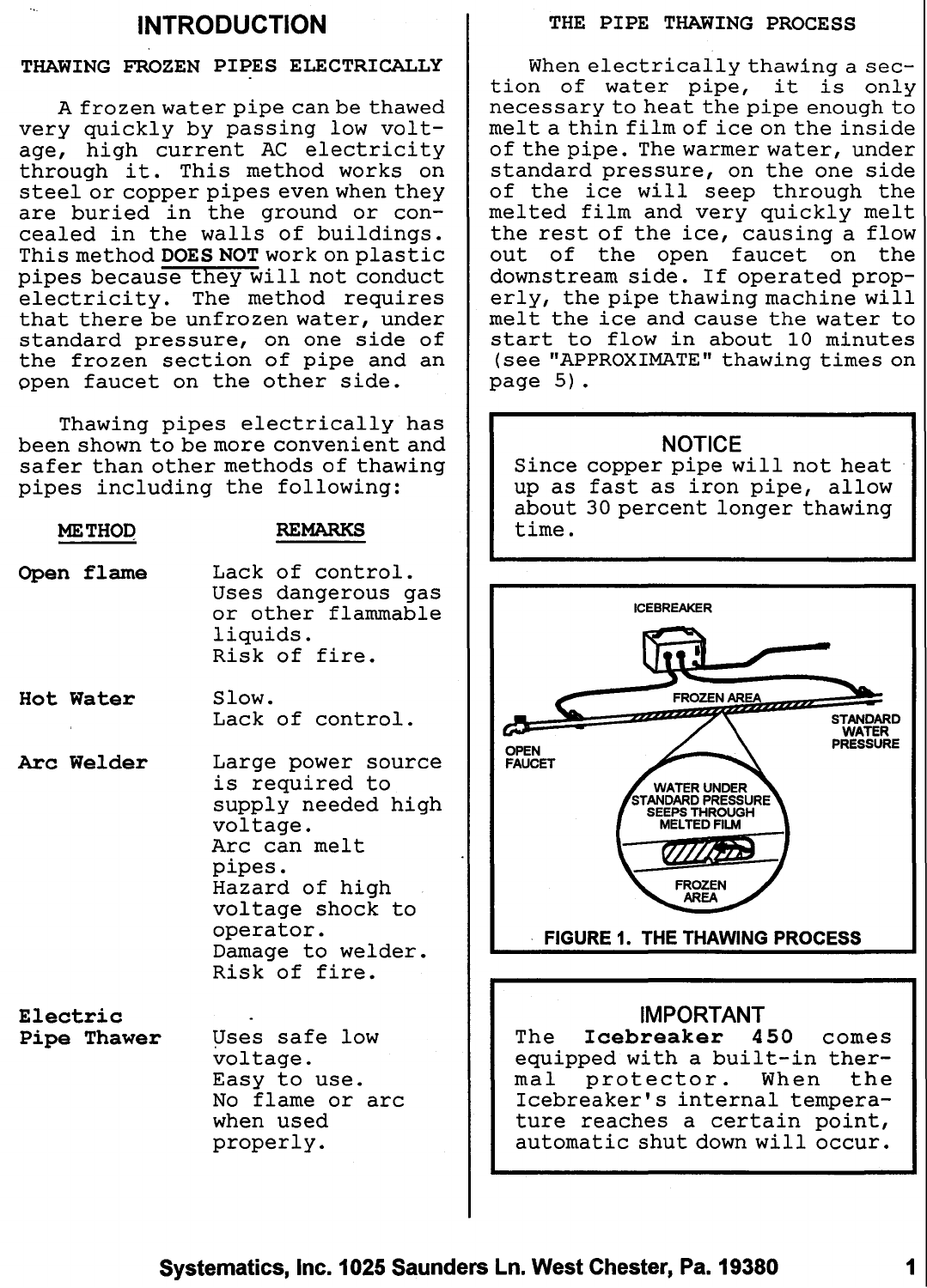### DESCRIPTION

The Systematics Icebreaker 450 is a compact electric pipe thawing machine intended for use by professional plumbers and for light industrial use. It is designed for use with 1/2 inch to 1 inch copper or iron pipe up to 150 feet in length. The unit is protected by a internal thermal switch and a 20 amp circuit breaker. It features a six position switch to control heat output. The meter on the unit informs the operator that the selected heat output is; too low, safe, or too high for each pipe thawing opera- . tion. Two #2/0 AWG cables of 20, 50 or 100 feet, or two #4/0 AWG cables of 50 or 100 feet should be used for thawing.

### **NOTE**

Longer cables must also be larger in AWG size. If smaller diameter cables are used, current (amperage) will be limited.

### SPECIFICATIONS

### IB450

| INPUT:       |          |
|--------------|----------|
| ٠<br>Voltage | 115V AC  |
| Phase        | single   |
| Frequency    | 50/60 Hz |
| Current      | 17 Amps  |
| Input Cable  | 9 feet   |

### OUTPUT:

PART NO.

| Voltage           |  | $4.5 - 10V$ AC |
|-------------------|--|----------------|
| Current-(Maximum) |  | 450 Amps       |

### PIPE THAWING CAPACITY: Pipe Size

| Pipe Size |  | 1 inch            |
|-----------|--|-------------------|
| Length    |  | 150 feet $(max.)$ |

### DIMENSIONS:

| Height | 12 inches |
|--------|-----------|
| Width  | 13 inches |
| Depth  | 12 inches |
| Weight | 58 pounds |

## RECOMMENDED CABLES:

two 50 ft. #2/0 AWG\* (2)50-2/0 two 100 ft. #4/0 AWG\* (2)100-4/0 \*Longer cables must also be larger in AWG size.

### 18450 FEATURES

The following features are located on the front of the IB450.



2 Systematics, Inc. 1025 Saunders Ln. West Chester, Pa. 19380

grounded plug.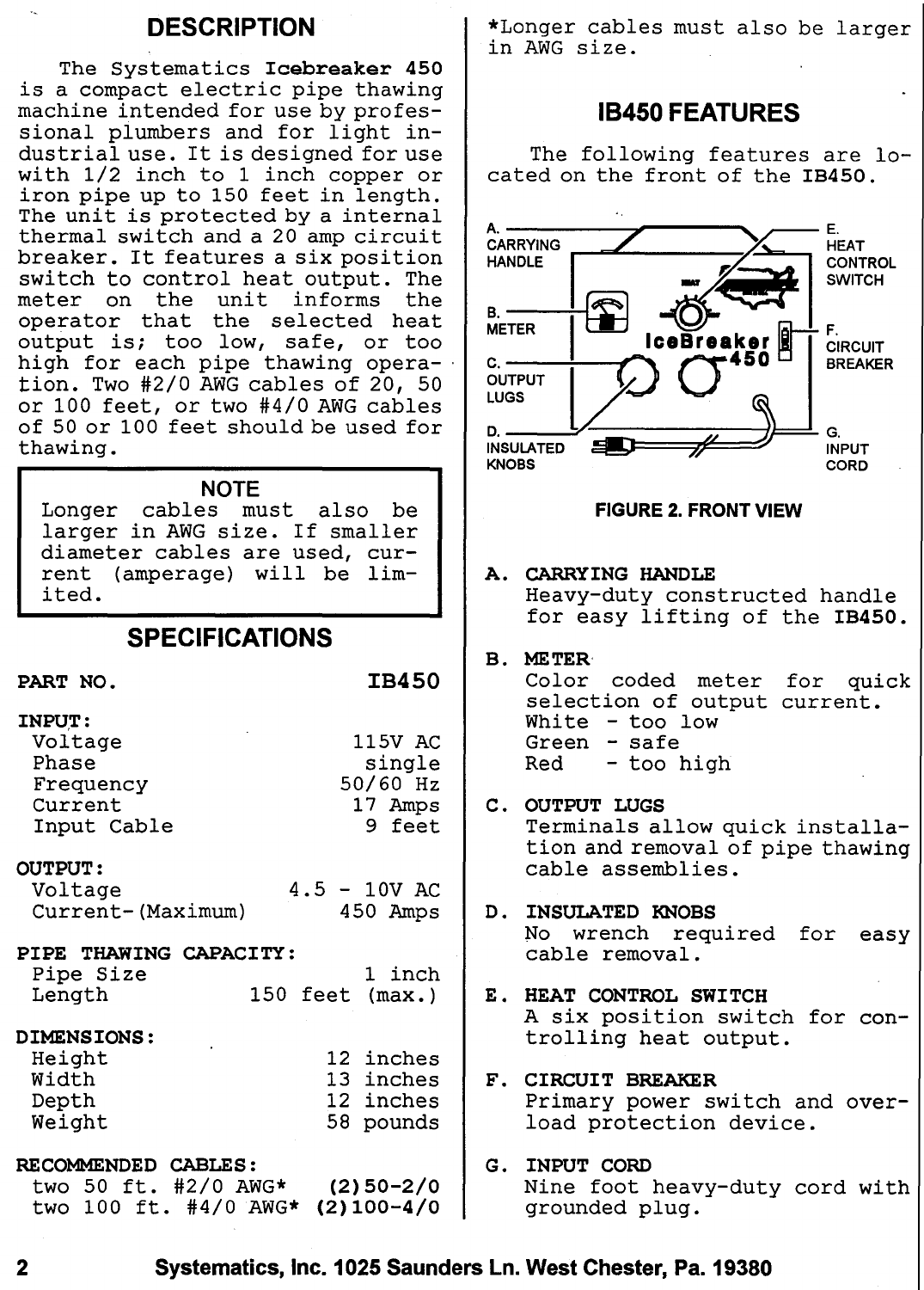## **INSTALLATION OPERATION**

The **Icebreaker 450** is portable and can be positioned in any location convenient to the frozen pipe and available input power. A 115 volt AC grounded 20 amp circuit is required. If it is necessary to use an extension cord, it should be a heavy-duty 3 prong grounded conductor type.

### **WARNING**

If the wiring is grounded in two places, such as, at a barn and a house, a parallel low voltage current may be established through the grounded neutral conductor. If so, it could get hot and could start a fire in either building. Disconnect all grounds at either end of the electrical wiring system.

Disconnect all appliances to prevent blowing house fuses or overheating the house wiring.

Do not connect the Icebreaker to the 115 volt power until all pipe connections have been made. See "Operation" section.



First, isolate the frozen section of pipe. Inside a house, this is done by opening faucets and back tracing the pipes. The frozen section will usually be in the outside walls, near doors or windows, or in crawl spaces under floors. If allwater outlets in the house fail to operate, the line from the curb valve to the house could be frozen(see "THAWING HOUSE SERVICE PIPES" on page 5).

### **THAWING DIRECT LINES**

- 1. Uncoil the pipe thawing cables.
- 2. Connect them to the Icebreaker and the pipe to be thawed, at the nearest convenient spots that will place the frozen section **BETWEEN** the clamps.



overheating or arcing at the clamps. When the connections are good, the pipe and cables will vibrate to the touch. Do not use cables coiled up or placed on steel objects as<br>heating in the pipe will be heating in the pipe will reduced.

(continued on following page)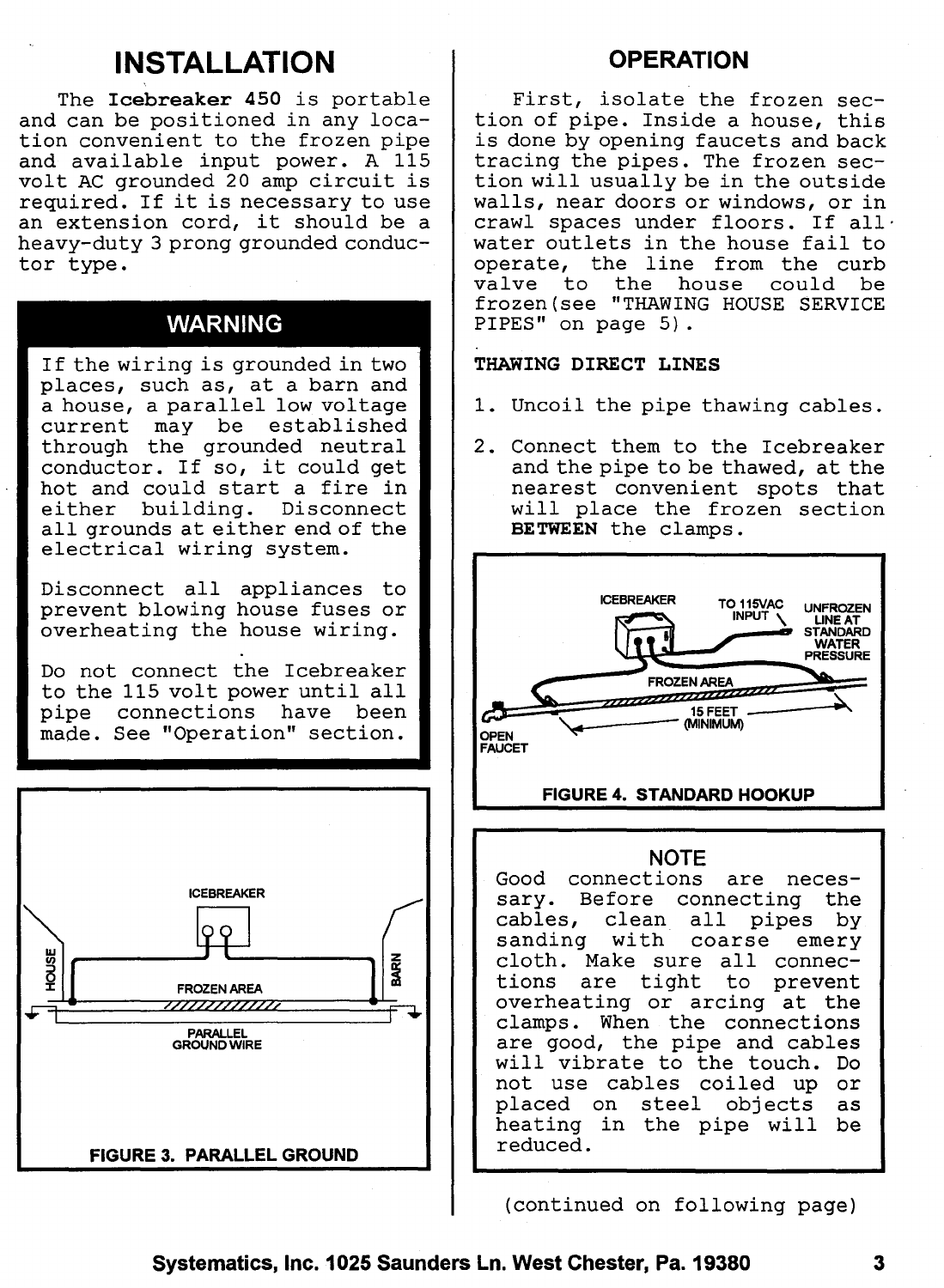### THAWING DIRECT LINES (Cont.)

### WARNING

The cables get hot during operation so keep them off rugs and finished floors that may be damaged by the heat.

- 3. Place the clamps at least 15 feet apart to prevent overheating the machine and cables.
- 4. Set the Heat Control Switch on the Icebreaker <sup>450</sup> to HEAT #1.
- 5. Plug the power input cord into a 115 volt AC receptacle.
- 6. Turn "ON" the circuit breaker and observe the meter.
- 7. If the pointer of the meter is in the white or lower green area, turn "OFF" the circuit breaker.
- 8. Reset the Icebreaker to heat #2. WARNING
- 9. Turn the circuit breaker "ON" and observe the meter.
- 10. If the pointer is still in the white or lower green area, try HEAT #3 setting and so on until the pointer is well into the green area but not in the red area.



- 11. If the pointer is in the red area, turn the circuit breaker "OFF" and reset the Icebreaker to the next lower HEAT setting.
- 12. If the meter will not go into the green zone, larger diameter cables are required for maximum thawing results.

### CAUTION

Always use the Icebreaker 450 in the green area - never in the red area. Make sure the circuit breaker is turned "OFF" before changing the HEAT setting. Monitor the equipment during the pipe thawing operation.

13. Pipes may be thawed with the meter in the white zone, but thawing times will be longer.

A small empty pipe in the circuit may get very hot before a larger pipe will thaw. This could melt the solder in a copper line or set fire to nearby combustible materials.

The following chart indicates the "APPROXIMATE" thawing times under "ideal" condition.

### PIPE TO BE THAWED:

| $Size-$ |  |
|---------|--|
| Type-   |  |

3/4 to 1 inch copper or steel

### NOTICE

The Icebreaker relies upon a conductive material, (i.e. bronze, copper, iron), for operation. So plastic or PVC pipe can not be thawed using this type of equipment.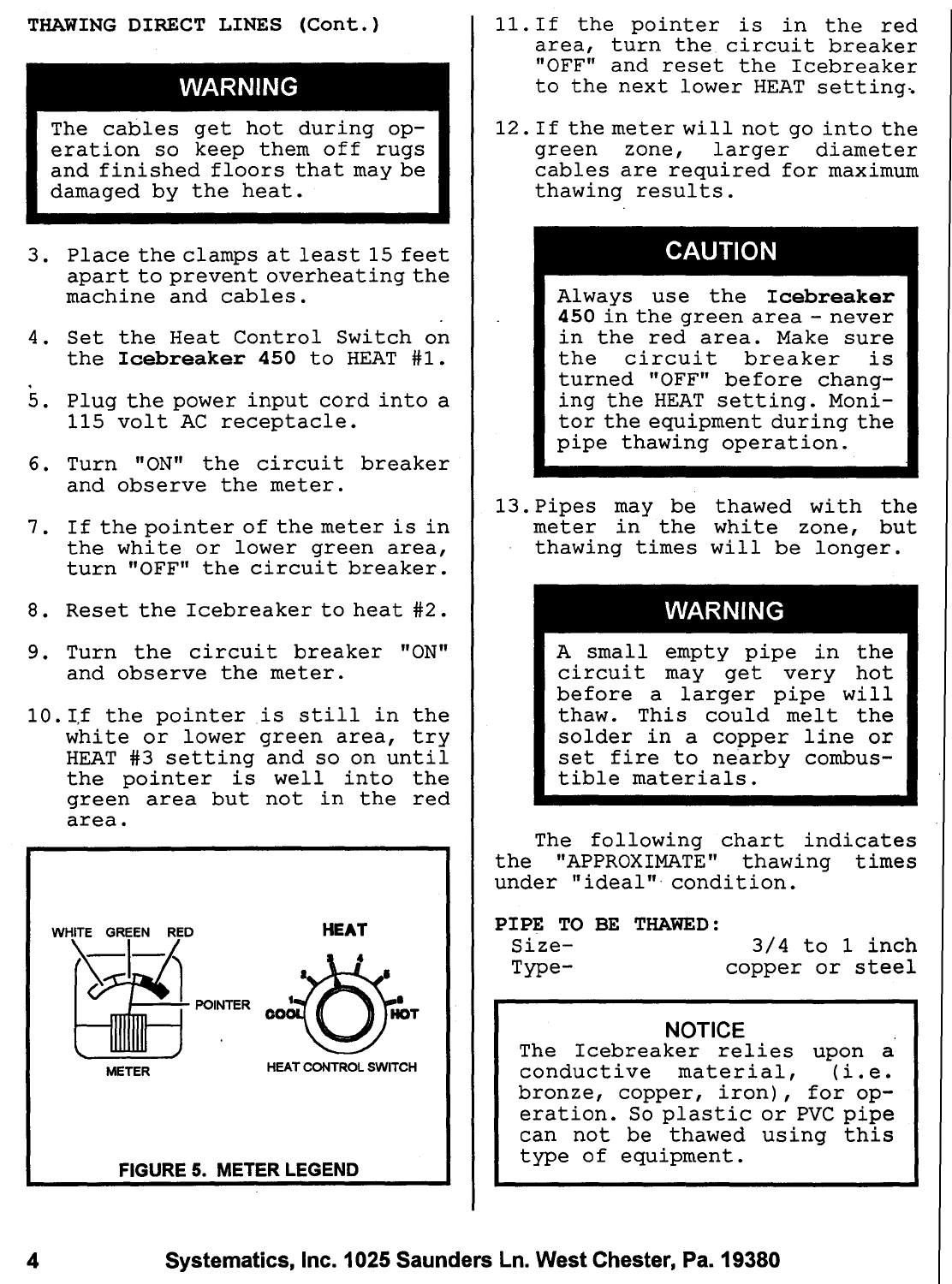| <b>CABLES USED:</b> | $(2)$ 50-2/0                                         |
|---------------------|------------------------------------------------------|
|                     | #2/0 AWG                                             |
|                     | 50 feet (each)                                       |
| "APPROXIMATE"       |                                                      |
|                     | THAWING                                              |
| CURRENT             | TIME                                                 |
|                     | $8 \overline{\min}$ .                                |
|                     | 10 min.                                              |
| 240 Amps            | 12 min.                                              |
|                     | 15 min.                                              |
|                     | min.<br>20                                           |
| 180                 | 25.<br>min.                                          |
|                     | 300 Amps<br>270 Amps<br>220 Amps<br>200 Amps<br>Amps |

### THAWING HOUSE SERVICE PIPES

House service pipes usually can be thawed by connecting one cable to the exposed pipe in the kitchen or basement and the other cable to the curb service. At the curb, make the connection to the valve at the bottom of the service riser using a curb key. The adjustable ground level cover probably does not make a good connection to the valve.



### **NOTICE**

The curb key must make a excellent connection or heating of the key will be the only result.

### THAWING HOT WATER HEATING SYSTEMS (WINTER/SUMMER HOOKUP)

This unit is intended for use in situations where there is a direct pipeline from an unfrozen, high pressure pipeline to an open faucet. It may be used on hot water heating systems. However, the de-<br>sign of these systems presents sign of these systems presents<br>problems which may make the problems which may make the Icebreaker's use ineffective.

- 1. Because these systems use low pressure pumps, more heating is required before the warmer water can seep past the ice and continue the thawing process.
- 2. Because the pipes in the system<br>are interconnected electriare interconnected cally, the resistance heating from the Icebreaker current can take several paths through the pipes and will not be concentrated in the frozen section. The heat developed in the frozen section will be only 1/2 to 1/3 of the heat developed by the Icebreaker. There mayor may not be enough heat to thaw the pipe.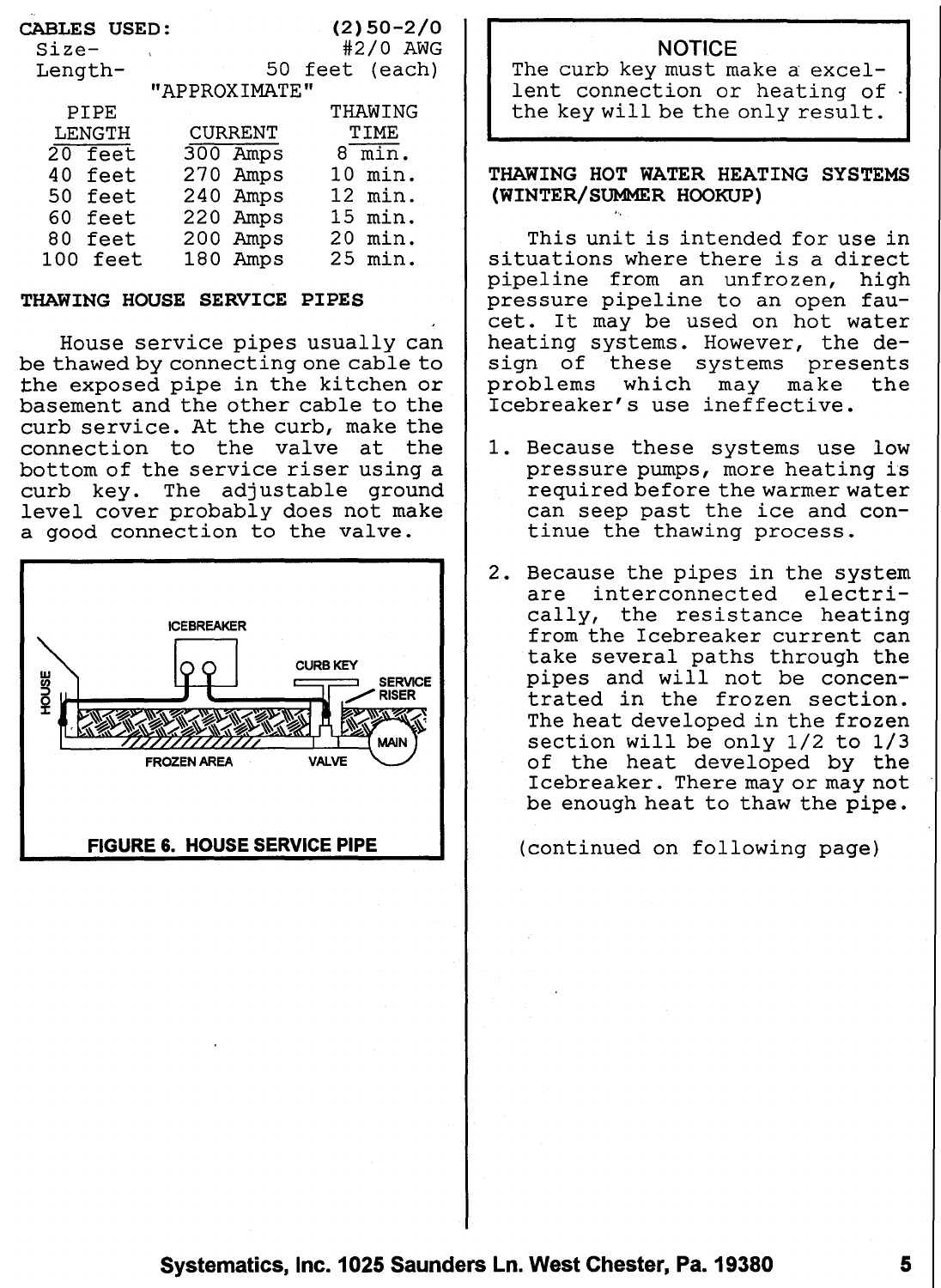THAWING HOT WATER HEATING SYSTEMS (Cont. )

3. There is little hope of thawing pipes in systems using cast iron radiators, large iron pipes or gravity circulation.



- 1. SEPARATE AND CAP ALL UNFRO-ZEN ZONES.
- 2. SEPARATE FROZEN ZONE.
- 3. PUT CARDBOARD INSULATION BETWEEN PIPE ENDS.
- 4., TURN ON HEATER, PUMP AND ICEBREAKER. COLLECT THAW-ING WATER IN A CONTAINER.
- 5. SHUT OFF EVERYTHING. QUICKLY CONNECT PIPES.
- 6. CHECK HEAT IN ALL ZONES.

### **FIGURE 7. HEATING SYSTEMS**

If the setup is correct and there is no thaw, the final solution is to open the pipes so all the heat and pressure is concentrated in one frozen zone at a time, as shown in Figure 7.

### THAWING COPPER BASEBOARD SYSTEMS

To thaw copper pipe baseboard systems, attach the clamps directly to the pipe and not to the sheet metal pipe covers. Covers should be removed or lifted up so they will not touch the heating pipe. The copper pipe should be insulated from any metal hangers or supports.



### PREVENT REFREEZING OF PIPES

Prevent refreezing by taking steps to prevent the pipe from cooling below 32 degrees F. Insulate all cracks and openings, wrap pipes with thermostatically controlled heating tape and let water trickle on cold nights (usually a flow of one gallon per hour is enough to prevent freezing).

### THAWING PIPES WITH TWO ICEBREAKERS

The heating current in the pipe may be checked with a standard AC clamp-on "Amprobe®" meter, this test instrument is highly recommended for best results. Current should be between 200 and 400 amps. If the current is less than 200 amps, a second Icebreaker 450 can be used to increase the current.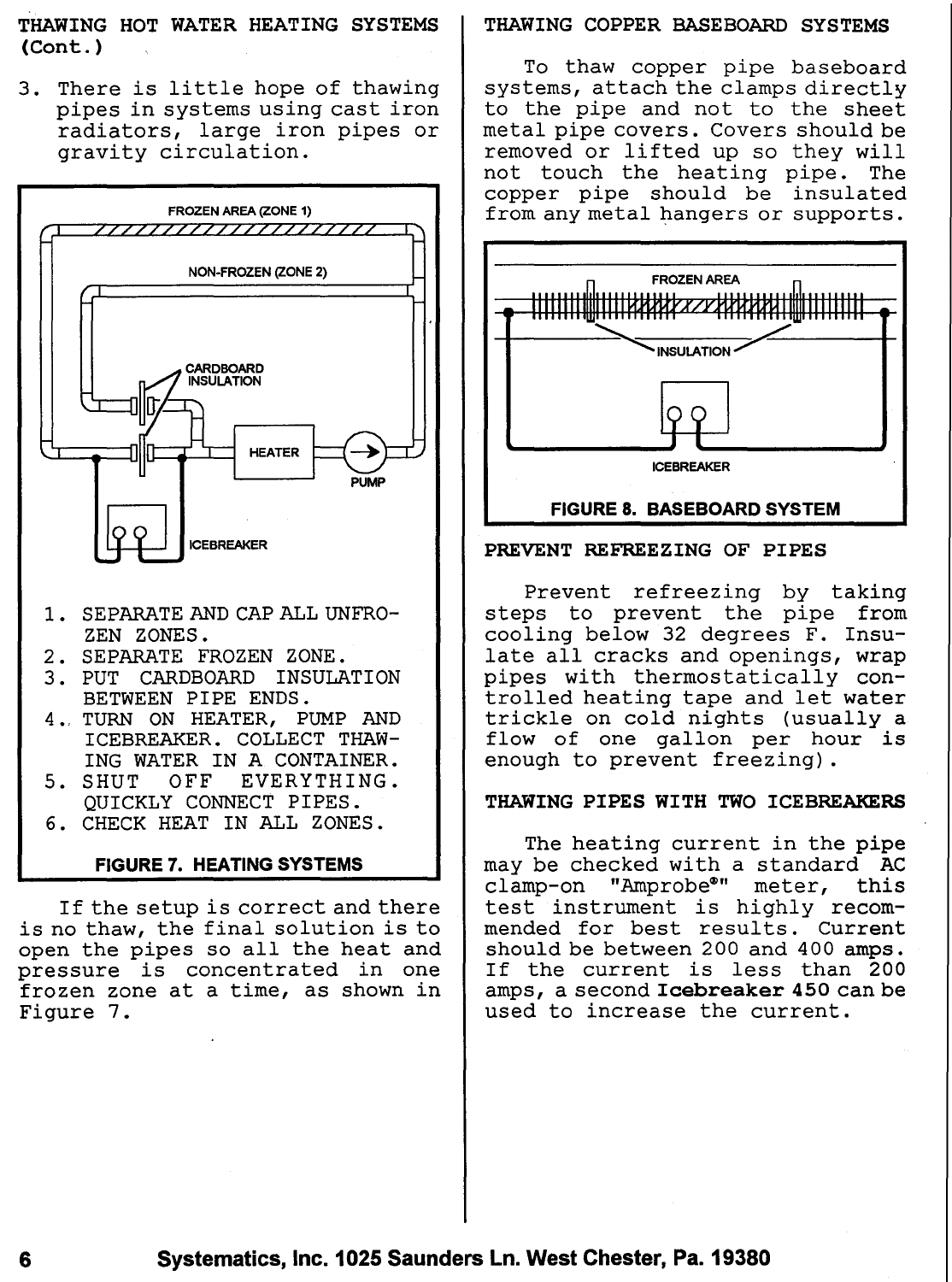The second Icebreaker 450 will require a second 20 amp 115 volt AC The proper methods of connection are shown below. In set up #1, both units MUST be set on the same heat setting. In set up #2, the units are not required to be set on the same heat setting. Just as with jumping auto batteries, the polarity must be correct for the second unit to operate properly.

### WARNING

Operation of a second unit with the polarity incorrect will burn up the machines and will not heat the pipe.

### DETERMINING THE POLARITY

Since these units have an alternating current output, the instantaneous polarity can not be observed. A test procedure must be followed to determine if the polarity is correct.

### TEST FOR POLARITY - SET UP #1 (Parallel)

Make the two pipe connections on one side of the pipe and plug in both units. Momentarily touch the other two clamps together and notice the amount of spark. If there is little or no spark, the polarity is correct and the clamps may be attached to the pipe. If there is a strong spark, the polarity is wrong. Correct the polarity by (A) turning over one of the 115V plugs OR (B) interchanging the cable leads on one of the Icebreaker units. Test again for the amount of spark.

### **WARNING**

Due to the chance of a discharge of an electrical spark during the polarity test. Extreme cau-<br>tion should be exercised. should be exercised. Please remove all flammable materials, gases, etc., from the immediate area. Wear heavy gloves and eye protection.



TEST FOR POLARITY - SET UP #2 (Series)

Make all connections except the clamp on one end of the pipe. Momentarily touch the clamp to the pipe and observe the spark. If there is a strong spark, the polarity is correct and the clamp can be connected to the pipe. If there is Iittle or no spark, the polarity is wrong. Correct the polarity by (A) turning over one of the 115V plugs interchanging the cable leads on one of the Icebreaker units. Retest the spark strength.

(continued on following page)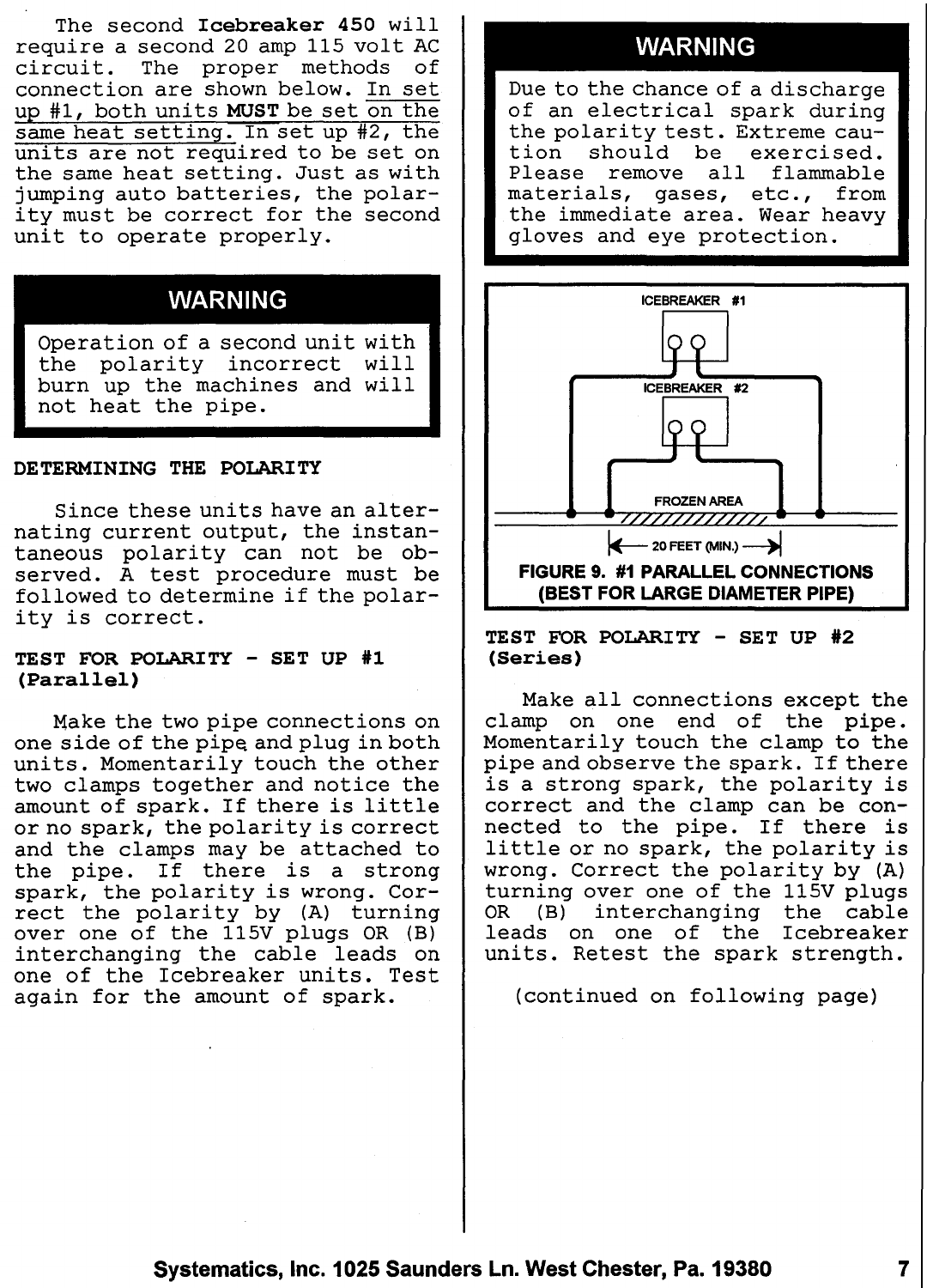

Two Icebreakers, properly connected, will double the thawing action. If more heat is required, a larger Icebreaker unit and qualified operator will be necessary.

- IMPORTANT REVIEW
- 00- use short cables.
- DO- unwind the cables.
- 00- connect clamps to unfrozen pipe on either side of frozen section.
- 00- clean pipe and make good connections.
- 00- make connections to pipe before plugging in the Icebreaker.
- 00- open faucets so moving water can help thaw pipe.
- 00- use only heavy duty extension cords.
- 00- disconnect other appliances while using the Icebreaker.
- 00- disconnect all electrical grounds attached to thawing area (i.e. telephone, cable TV, etc.).
- 00- make sure there is water pressure at one side of frozen section.
- 00- attach clamps to pipe correctly.
- 00- watch for overheating and fires.
- 
- DO- prevent refreezing.<br>DO NOT- lav cables across DO NOT- lay cables floors or carpeting.
- DO NOT- leave cables wound up.
- 00 NOT- make quick connections to dirty pipe.
- DO NOT- move clamps while current is flowing.
- DO NOT- leave machine unattended.
- 00 NOT- leave machine "ON" over night.

8 Systematics, Inc. 1025 Saunders Ln. West Chester, Pa. 19380